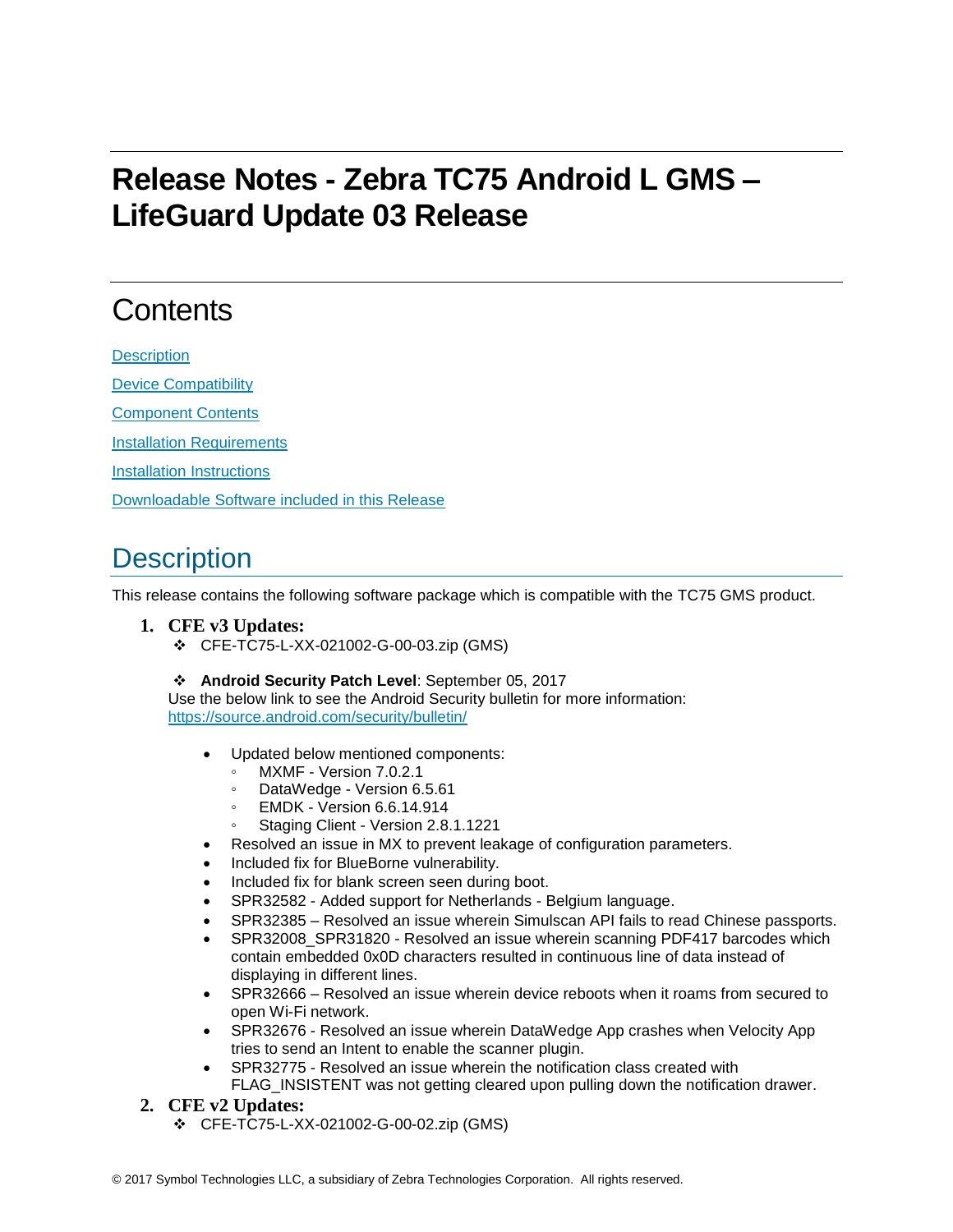#### ❖ **Android Security Patch Level**: August 05, 2017

Use the below link to see the Android Security bulletin for more information: <https://source.android.com/security/bulletin/>

- SPR29912 Resolved an issue wherein certificates installation failed through stagenow.
- SPR30401 Added support to get the CFE version via MDM clients.
- SPR31954 Resolved an issue wherein dhcpd was not able to start due to lengthy host name.
- SPR32135 Resolved an issue wherein Settings screen does not revert to its normal state even though the locale language is changed from Arabic to English via EMDK.
- SPR32240 Resolved an issue wherein the scanner service was not responding while switching between applications.
- SPR32193 SPR32230 Resolved an issue wherein devices experiencing authentication failures, and were not able to recover.
- SPR32539 Resolved an issue wherein build certificates were lost randomly even though certificates were not expired.
- SPR32326 Resolved an issue wherein Settings application crashed while trying to set enterprise keyboard as the default keyboard and disable AOSP keyboard through the stageNow profile.
- SPR32413 Resolved an issue wherein after selecting the static option in the ethernet settings, changes are not reflecting in interface and the interface was always dhcp.

## <span id="page-1-0"></span>Device Compatibility

This software release has been approved for Android TC75 L models mentioned below.

| <b>Device</b>    | <b>Operating System</b> |
|------------------|-------------------------|
| TC75AH-GA11ES-A1 | Android 5.1.1           |
| TC75AH-GA11ES-A2 | Android 5.1.1           |
| TC75BH-GA11ES    | Android 5.1.1           |
| TC75BH-GA11ES-TW | Android 5.1.1           |
| TC75BH-GA11ES-IA | Android 5.1.1           |
| TC75BH-GA11ES-BR | Android 5.1.1           |

### <span id="page-1-1"></span>Component Contents

| Component / Description          | Version          |
|----------------------------------|------------------|
| <b>Product Base Build Number</b> | 02-10-02-LG-00-A |
| Zebra Patch Version              |                  |
| Android Version                  | 5.1.1            |

## <span id="page-1-2"></span>Installation Requirements

- The Software update requires SKU hardware device.
- Enterprise Reset and Factory Reset package files are available on the TC75 Software Download section on Zebra.com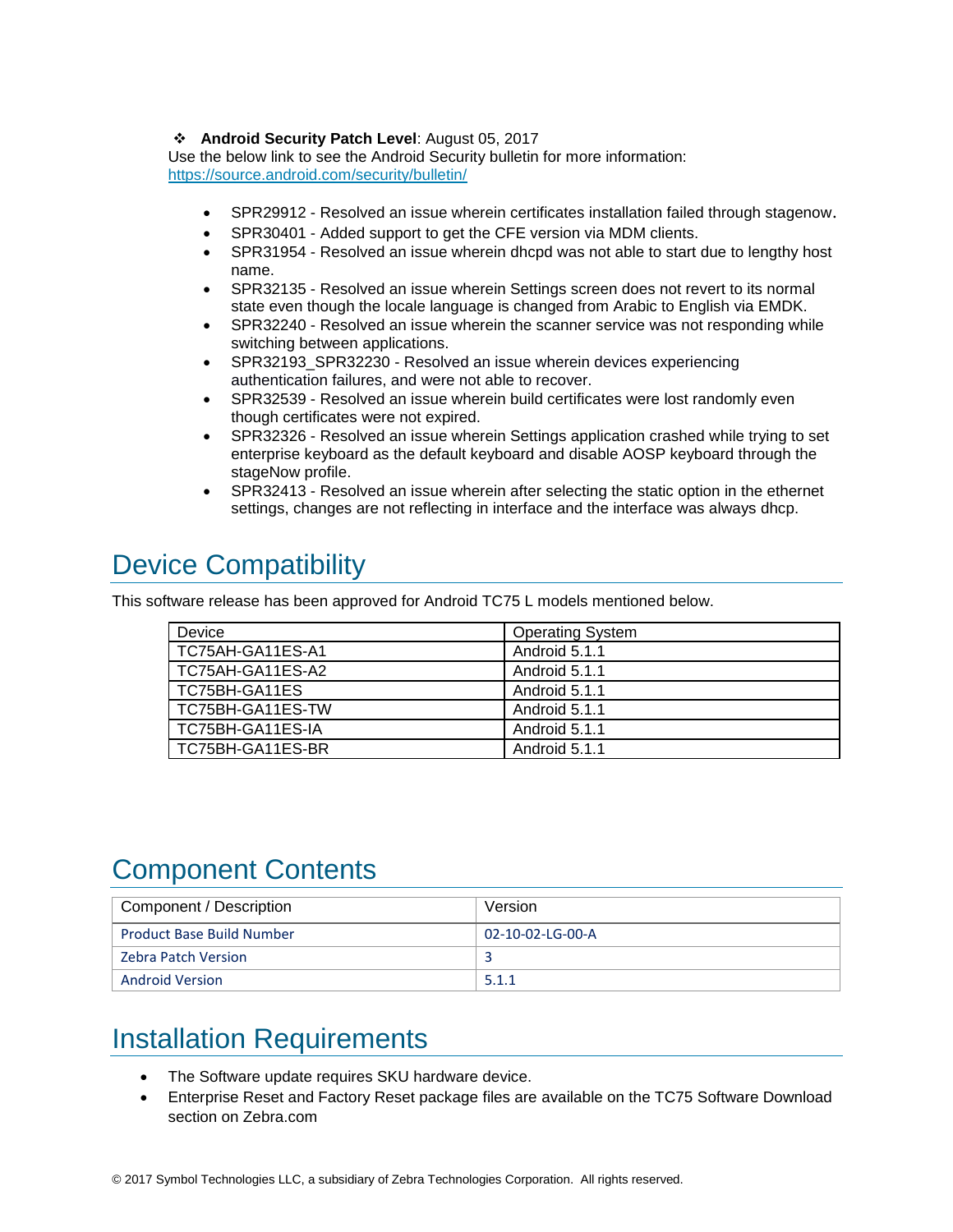### <span id="page-2-0"></span>Installation Instructions

BEFORE UPDATING THE OS IMAGE, EXTERNAL POWER MUST BE APPLIED TO THE TERMINAL VIA USB CHARGING CABLE OR CRADLE.

PLEASE ENSURE BATTERY LEVEL IS > 30%

#### CFE software update procedure for TC75 GMS:

- 1. Connect the USB cable from your PC to the device and enable USB mass storage mode on the device.
- 2. On your PC you should see an internal and external USB mass storage drive (SD card) appears in the File Explore and copy "**CFE-TC75-L-XX-021002-G-00-03.zip**" file to any storage.
- 3. Press and hold on the device Power button, click on power off and wait until the screen is turned OFF.
- 4. Press and hold power, Vol+ button and PTT button.
- 5. Keep holding all three buttons until the device vibrates.
- 6. Device should enter recovery mode.
- 7. if applying update via Sideload Method
	- a. Use the Volume + and to highlight, "Apply update from ADB" and press the PTT Key to select it
	- b. With your Command Prompt open in the Host machine, type "adb sideload" command and add a space and then drag and drop the CFE on to it and click enter.
	- c. Your PC screen will show files being installed and a little blue horizontal progress bar on your device will show status… and after about 6~ minutes it should be done and you should be back at the Android Recovery screen.
	- d. *"Reboot system now"* is highlighted. Press the PTT Key to Reboot.
- 8. If applying update via SD card.
	- a. Click on Vol+ or Vol- to navigate and select SD card or internal storage. Press PTT button to select it.
	- b. Click on Vol+ or Vol- to navigate to the recovery update zip file.
	- c. Click on PTT button to select and start the recovery update process.
	- d. Device will automatically reboot and will be ready to use.
- 9. To Check the Android Patch Level after installing the CFE package in the device,
	- a. Settings->About Device->SW Components: Device Patch Version: 3
	- b. ADB Shell method: Execute following command from PC's command prompt: \$ adb shell getprop ro.device.patch.version \$ 3
- 10. Now you are all set to use your **TC75**.